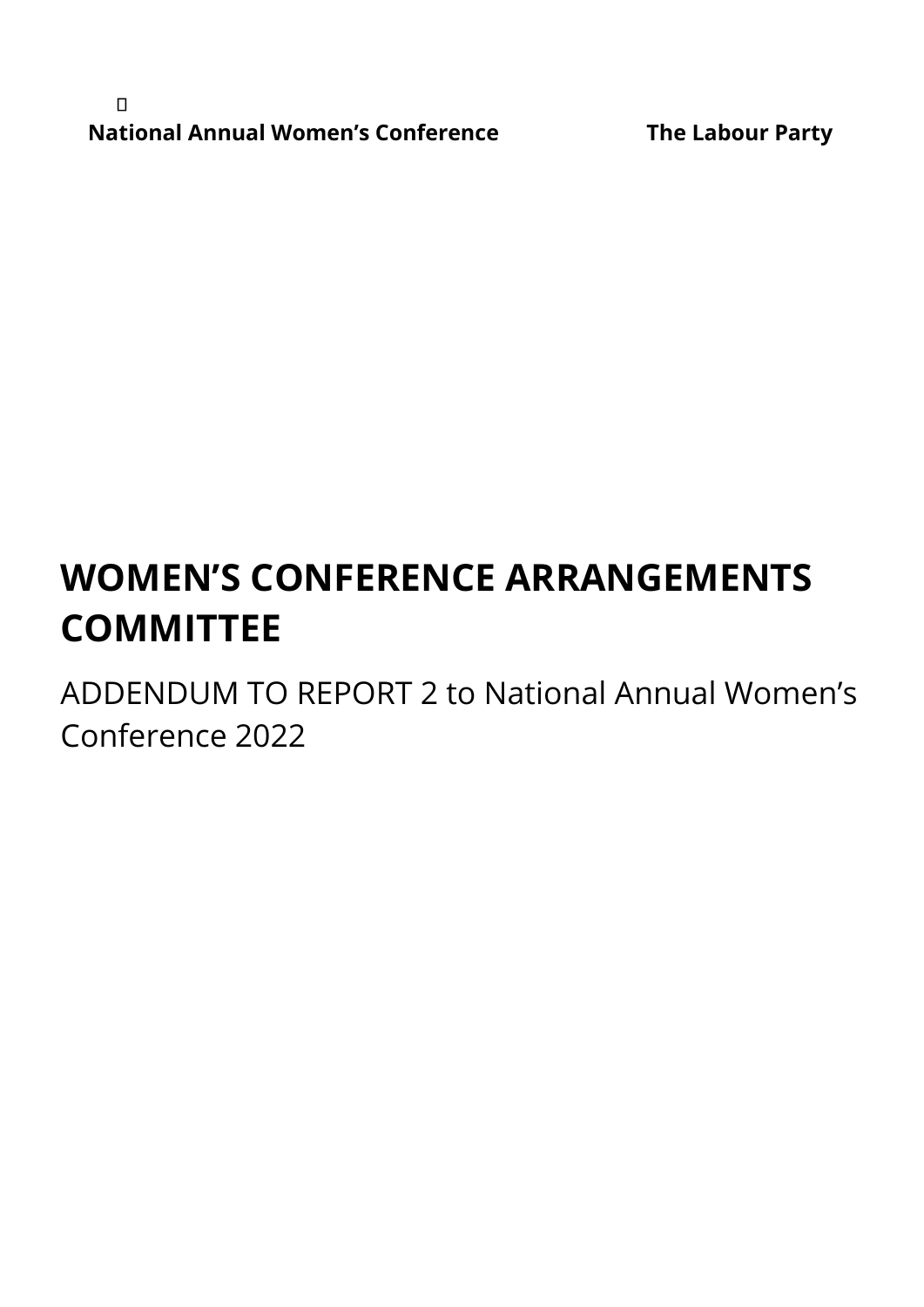## **CONTENTS**

<span id="page-1-0"></span>

| Constitutional Amendment: Motions to National Annual Women's Conference  6  |  |
|-----------------------------------------------------------------------------|--|
|                                                                             |  |
|                                                                             |  |
|                                                                             |  |
|                                                                             |  |
| Appendix 1 - Correction to results of composite motion 4 - Food Poverty  15 |  |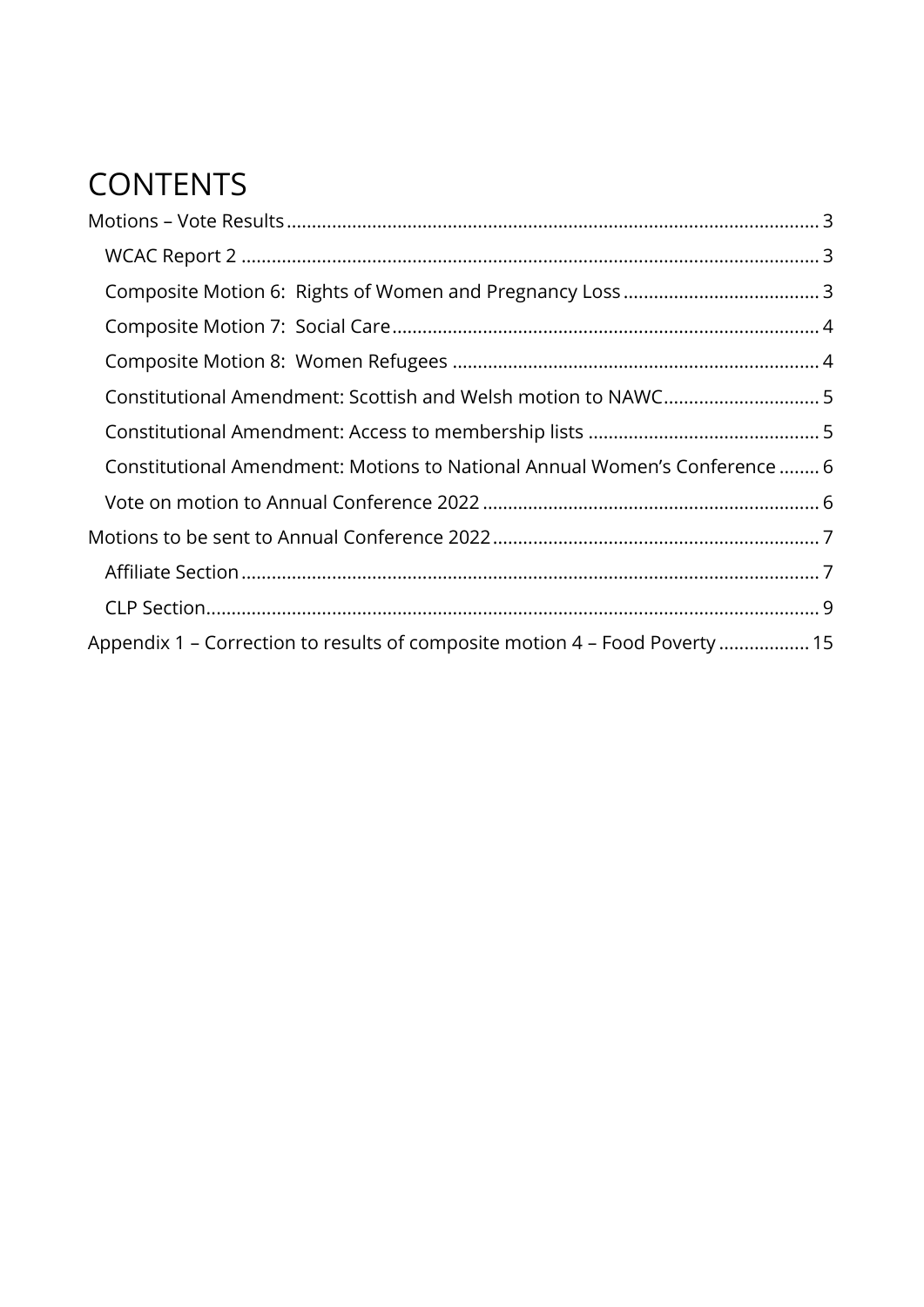## **MOTIONS – VOTE RESULTS**

## <span id="page-2-0"></span>**WCAC REPORT 2**

#### **CARRIED**

| <b>Results (CLP Section)</b>       | <b>Votes</b> | %              |
|------------------------------------|--------------|----------------|
| For                                | 95094        | 72.8           |
| Against                            | 35510        | 27.2           |
|                                    |              |                |
| <b>Results (Affiliate Section)</b> | <b>Votes</b> | %              |
| For                                | 1667025      | 99.2           |
| Against                            | 12743        | 0.8            |
|                                    |              |                |
| <b>Final Results</b>               | For          | <b>Against</b> |
| <b>CLP Result</b>                  | 72.8         | 27.2           |
| Affiliate Result                   | 99.2         | 0.8            |
| <b>Weighted Result</b>             | 86.0         | 14.0           |

## <span id="page-2-1"></span>**COMPOSITE MOTION 6: RIGHTS OF WOMEN AND PREGNANCY LOSS CARRIED**

| <b>Results (CLP Section)</b>       | <b>Votes</b> | %              |
|------------------------------------|--------------|----------------|
| For                                | 226015       | 98.9           |
| Against                            | 2475         | 1.1            |
|                                    |              |                |
| <b>Results (Affiliate Section)</b> | <b>Votes</b> | %              |
| For                                | 1709691      | 100.0          |
| Against                            | 0            | 0.0            |
|                                    |              |                |
| <b>Final Results</b>               | For          | <b>Against</b> |
| <b>CLP Result</b>                  | 98.9         | 1.1            |
| Affiliate Result                   | 100.0        | 0.0            |
| <b>Weighted Result</b>             | 99.5         | 0.5            |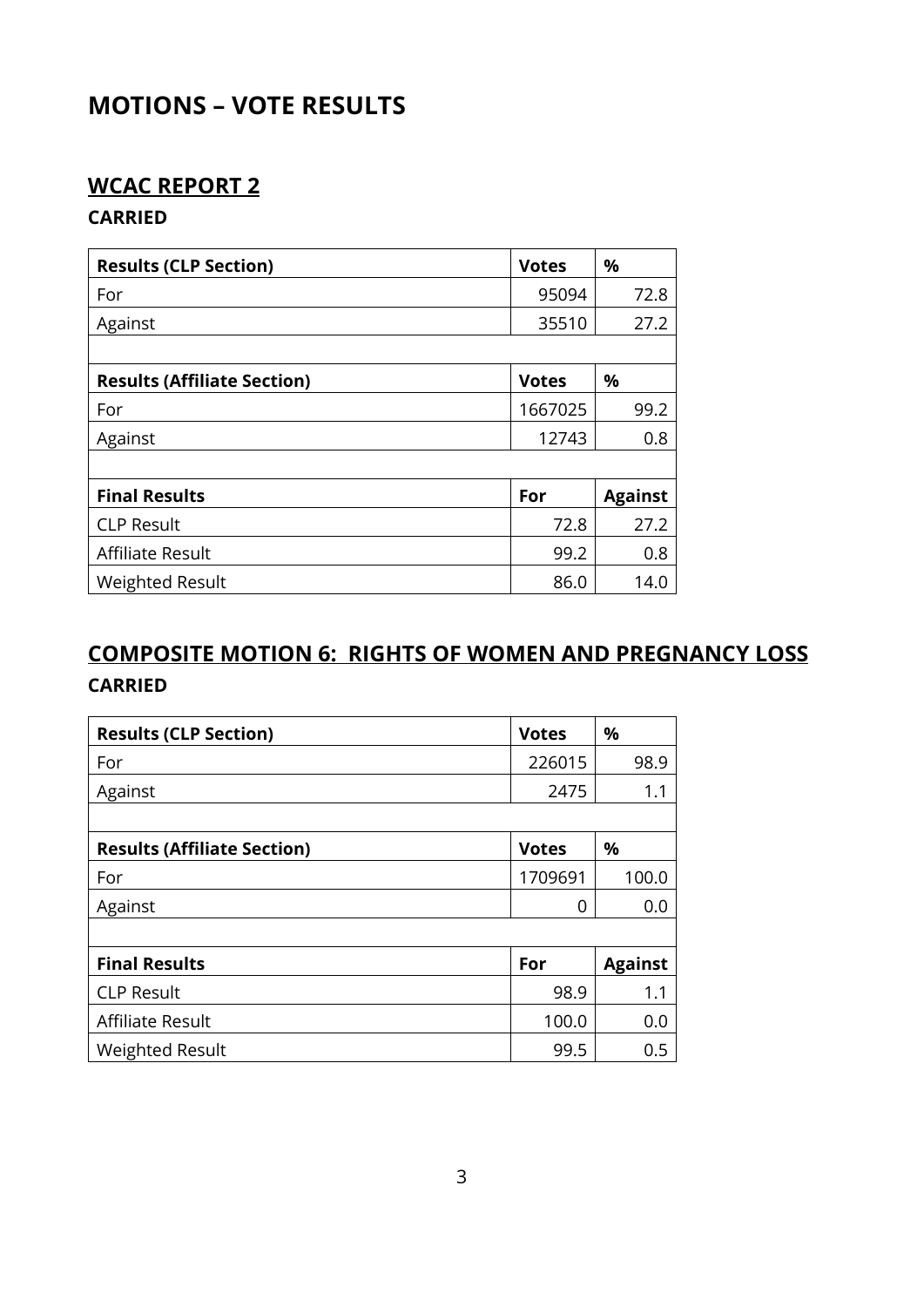## <span id="page-3-0"></span>**COMPOSITE MOTION 7: SOCIAL CARE**

#### **CARRIED**

| <b>Results (CLP Section)</b>       | <b>Votes</b> | %              |
|------------------------------------|--------------|----------------|
| For                                | 226015       | 98.9           |
| Against                            | 2475         | 1.1            |
|                                    |              |                |
| <b>Results (Affiliate Section)</b> | <b>Votes</b> | %              |
| For                                | 1709691      | 100.0          |
| Against                            | 0            | 0.0            |
|                                    |              |                |
| <b>Final Results</b>               | For          | <b>Against</b> |
| <b>CLP Result</b>                  | 98.9         | 1.1            |
| Affiliate Result                   | 100.0        | 0.0            |
| <b>Weighted Result</b>             | 99.5         | 0.5            |

## <span id="page-3-1"></span>**COMPOSITE MOTION 8: WOMEN REFUGEES**

## **CARRIED**

| <b>Results (CLP Section)</b>       | <b>Votes</b> | %              |
|------------------------------------|--------------|----------------|
| For                                | 225087       | 99.5           |
| Against                            | 1044         | 0.5            |
|                                    |              |                |
| <b>Results (Affiliate Section)</b> | <b>Votes</b> | %              |
| For                                | 1699191      | 100.0          |
| Against                            | 0            | 0.0            |
|                                    |              |                |
| <b>Final Results</b>               | For          | <b>Against</b> |
| <b>CLP Result</b>                  | 99.5         | 0.5            |
| Affiliate Result                   | 100.0        | 0.0            |
| <b>Weighted Result</b>             | 99.8         | 0.2            |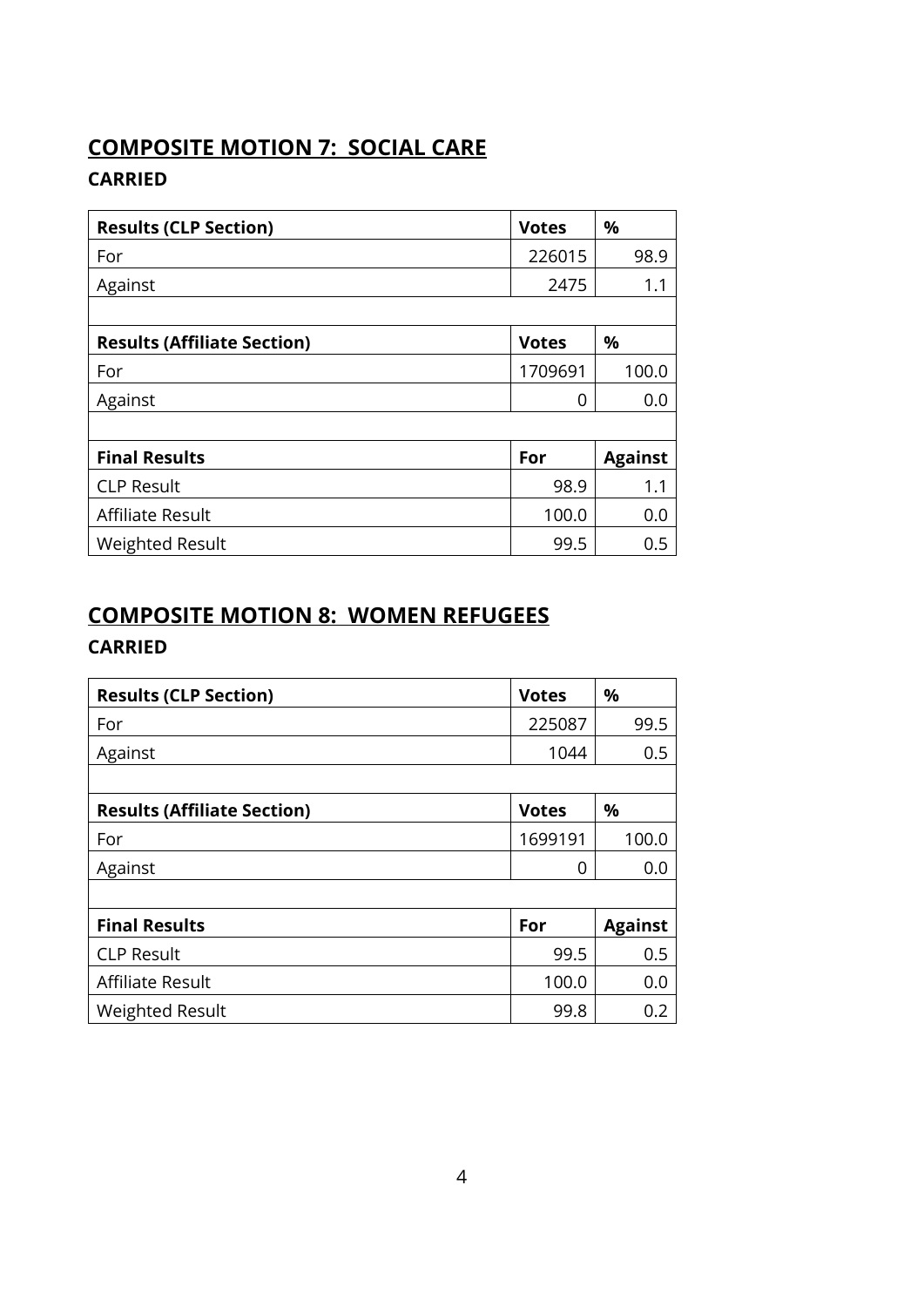## <span id="page-4-0"></span>**CONSTITUTIONAL AMENDMENT: SCOTTISH AND WELSH MOTION TO NAWC**

#### **NOT CARRIED**

| <b>Results (CLP Section)</b>       | <b>Votes</b> | %              |
|------------------------------------|--------------|----------------|
| For                                | 186573       | 93.3           |
| Against                            | 13430        | 6.7            |
|                                    |              |                |
| <b>Results (Affiliate Section)</b> | <b>Votes</b> | %              |
| For                                | 30888        | 1.8            |
| Against                            | 1668303      | 98.2           |
|                                    |              |                |
| <b>Final Results</b>               | For          | <b>Against</b> |
| <b>CLP Result</b>                  | 93.3         | 6.7            |
| Affiliate Result                   | 1.8          | 98.2           |
| <b>Weighted Result</b>             | 47.6         | 52.4           |

#### <span id="page-4-1"></span>**CONSTITUTIONAL AMENDMENT: ACCESS TO MEMBERSHIP LISTS**

#### **CARRIED**

| <b>Results (CLP Section)</b>       | <b>Votes</b> | %              |
|------------------------------------|--------------|----------------|
| For                                | 191890       | 93.4           |
| Against                            | 13500        | 6.6            |
|                                    |              |                |
| <b>Results (Affiliate Section)</b> | <b>Votes</b> | %              |
| For                                | 1698064      | 100.0          |
| Against                            | 0            | 0.0            |
|                                    |              |                |
| <b>Final Results</b>               | For          | <b>Against</b> |
| <b>CLP Result</b>                  | 93.4         | 6.6            |
| Affiliate Result                   | 100.0        | 0.0            |
| <b>Weighted Result</b>             | 96.7         | 3.3            |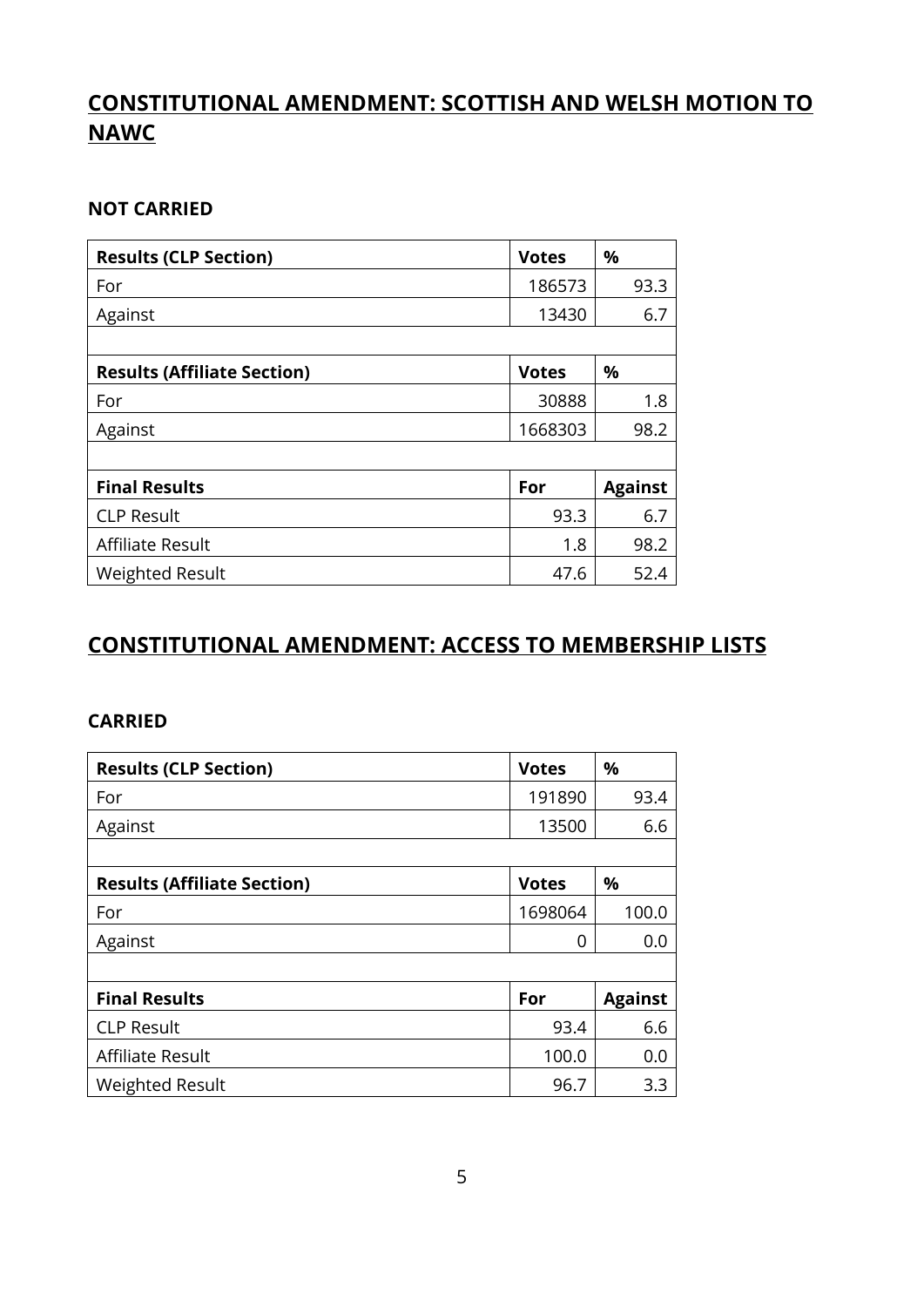## <span id="page-5-0"></span>**CONSTITUTIONAL AMENDMENT: MOTIONS TO NATIONAL ANNUAL WOMEN'S CONFERENCE**

#### **NOT CARRIED**

| <b>Results (CLP Section)</b>       | <b>Votes</b> | %              |
|------------------------------------|--------------|----------------|
| For                                | 181794       | 91.3           |
| Against                            | 17383        | 8.7            |
|                                    |              |                |
| <b>Results (Affiliate Section)</b> | <b>Votes</b> | %              |
| For                                | 17018        | 1.0            |
| Against                            | 1681046      | 99.0           |
|                                    |              |                |
| <b>Final Results</b>               | For          | <b>Against</b> |
| <b>CLP Result</b>                  | 91.3         | 8.7            |
| Affiliate Result                   | 1.0          | 99.0           |
| <b>Weighted Result</b>             | 46.1         | 53.9           |

#### <span id="page-5-1"></span>**VOTE ON MOTION TO ANNUAL CONFERENCE 2022**

| <b>Composite Motion</b>                 | <b>CLP</b> | <b>Affiliates</b> |
|-----------------------------------------|------------|-------------------|
| <b>FOOD POVERTY</b>                     | 9750       | 1829              |
| RIGHTS OF WOMEN AND PREGNANCY LOSS      | 8658       | 19533             |
| <b>SOCIAL CARE</b>                      | 36874      |                   |
| <b>VIOLENCE AGAINST WOMEN AND GIRLS</b> | 71929      | 836079            |
| <b>WOMEN AND HEALTHCARE</b>             | 15613      | 5000              |
| <b>WOMEN AND THE ECONOMY</b>            | 11339      | 415000            |
| <b>WOMEN REFUGEES</b>                   | 37079      | 623               |
| <b>WOMEN'S EQUALITY AFTER COVID</b>     | 888        |                   |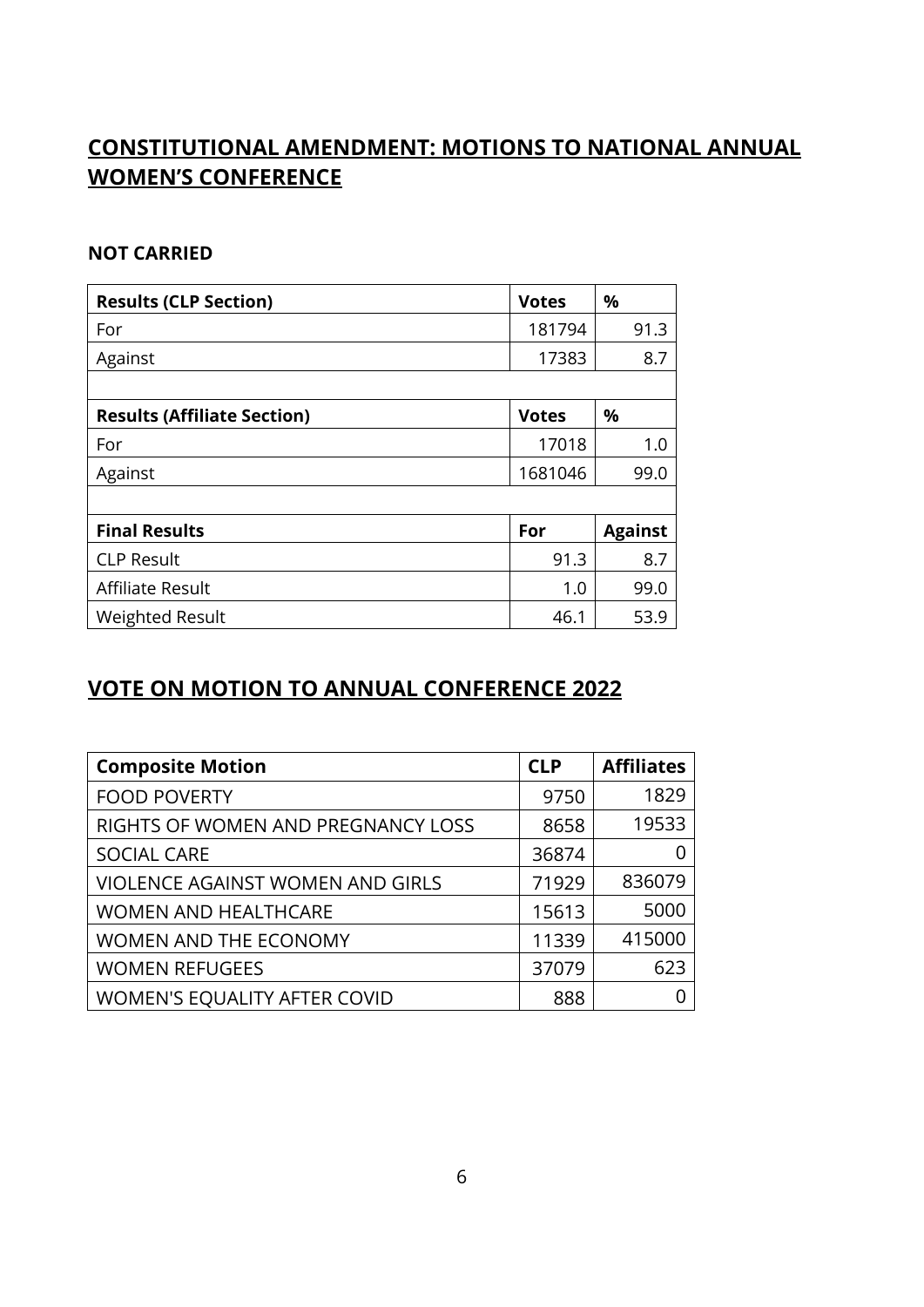## <span id="page-6-0"></span>**MOTIONS TO BE SENT TO ANNUAL CONFERENCE 2022**

## <span id="page-6-1"></span>**AFFILIATE SECTION**

#### **COMPOSITE MOTION 1: WOMEN AND THE ECONOMY**

Conference notes that Labour in power delivered landmark legislation such as the Equal Pay Act, the Sex Discrimination Act, equal pay for work of equal value and more recent measures like the Public Sector Equality Duty.

Conference further recognises the women trade unionists that have fought for and are still fighting for these rights such as the Glasgow Equal Pay Strike in October 2020, women trade union members are still fighting for Glasgow City Council to implement a non-discriminatory Job Evaluation Scheme.

Gender pay gaps persist in education, employment, entrepreneurship and governance.

The pandemic has shown that frontline carers are essential to a properly functioning society, yet two thirds of these workers don't earn a real living wage.

Conference expresses its gratitude to the 1.5 million adult social care workforce, over three quarters of which are women, who have cared for the most vulnerable in our society during the pandemic.

Women are disproportionately affected by the Cost Of Living crisis - single parents; part-time, low waged, insecure workers; struggling on benefits; retired; doing most unpaid home and care work with children and elderly relatives.

Conference notes that 3.5 million women across the UK are going through the menopause, representing the fastest growing demographic in our workforce. Three in four women will experience symptoms of the menopause, which can include hot flushes, memory issues, difficulty sleeping, anxiety and depression. Conference believes that menopause is a workplace issue and that no one should be pushed out of work or denied promotion opportunities because they are going through the menopause.

Many women are reluctant to talk to their employer about it. Many feel they need further advice and support.

Many women choose to work part-time, despite the concern about the impact on their career. Some even think about leaving employment altogether.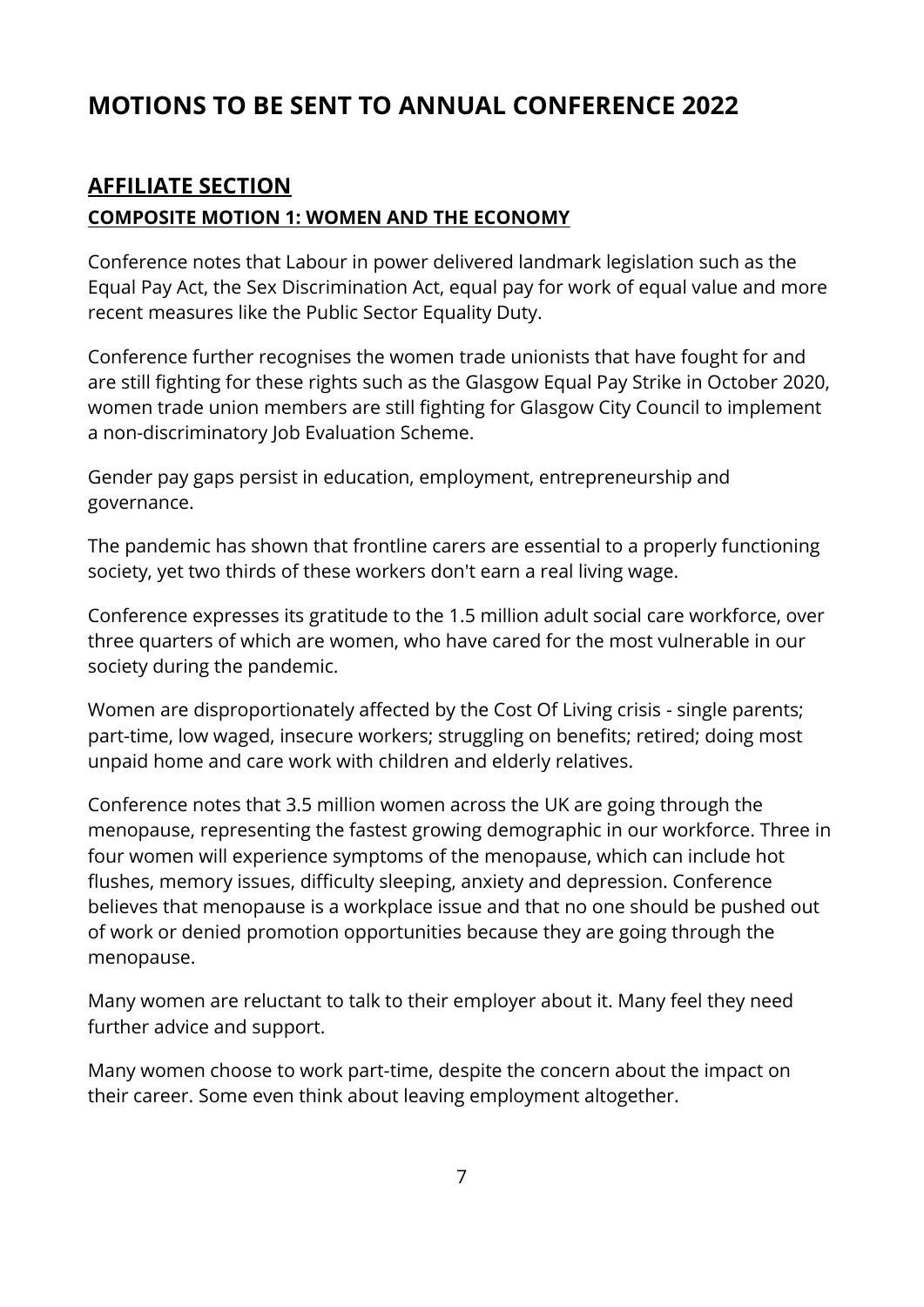Little is done to protect those affected or those who may experience such menstrual conditions as PMS, PMDD, and Endometriosis.

UK GPG reporting covers just 1% of businesses, places no obligation on employers to act, is not enforceable and has limited external visibility.

Current poor hiring practices perpetuate pay inequality by requiring salary history to be disclosed, whilst not disclosing salary bands within job adverts

GP's typically receive 4 months gynaecology training. It's no surprise The British Menopause Society estimated 50% of women between 45 and 65 who had experienced the menopause in the previous ten years had NOT consulted a healthcare professional about menopausal symptoms.

Conference resolves to;

- Extend gender pay gap reporting requirements, including mandated action plans with clear, time-bound and measurable goals. Introduce reporting measures to improve visibility and accountability, remove hiring practices which perpetuate the GPG including non-disclosure of salary bands on job adverts and ending salary history questions
- Fully fund settlements for equal pay claims where it is in power, including in local government.
- Commit to working directly with trade unions to equality proof job evaluation schemes.
- promote policies and campaigns to end child poverty and meaningfully redistribute wealth focusing on sectors where women are more likely to work
- And highlight the need for
- equality for low paid workers, the majority of these being women,
- to receive at least the "real living wage".
- Support GMB union's Fight for £15 campaign and implement a minimum £15 an hour wage for care workers.
- to lift huge numbers of adult social care workers out of poverty and encourage workers in to vital caring roles.
- work with trade union and others to highlight the need for
- equality and to call for low paid workers, the majority of these being women,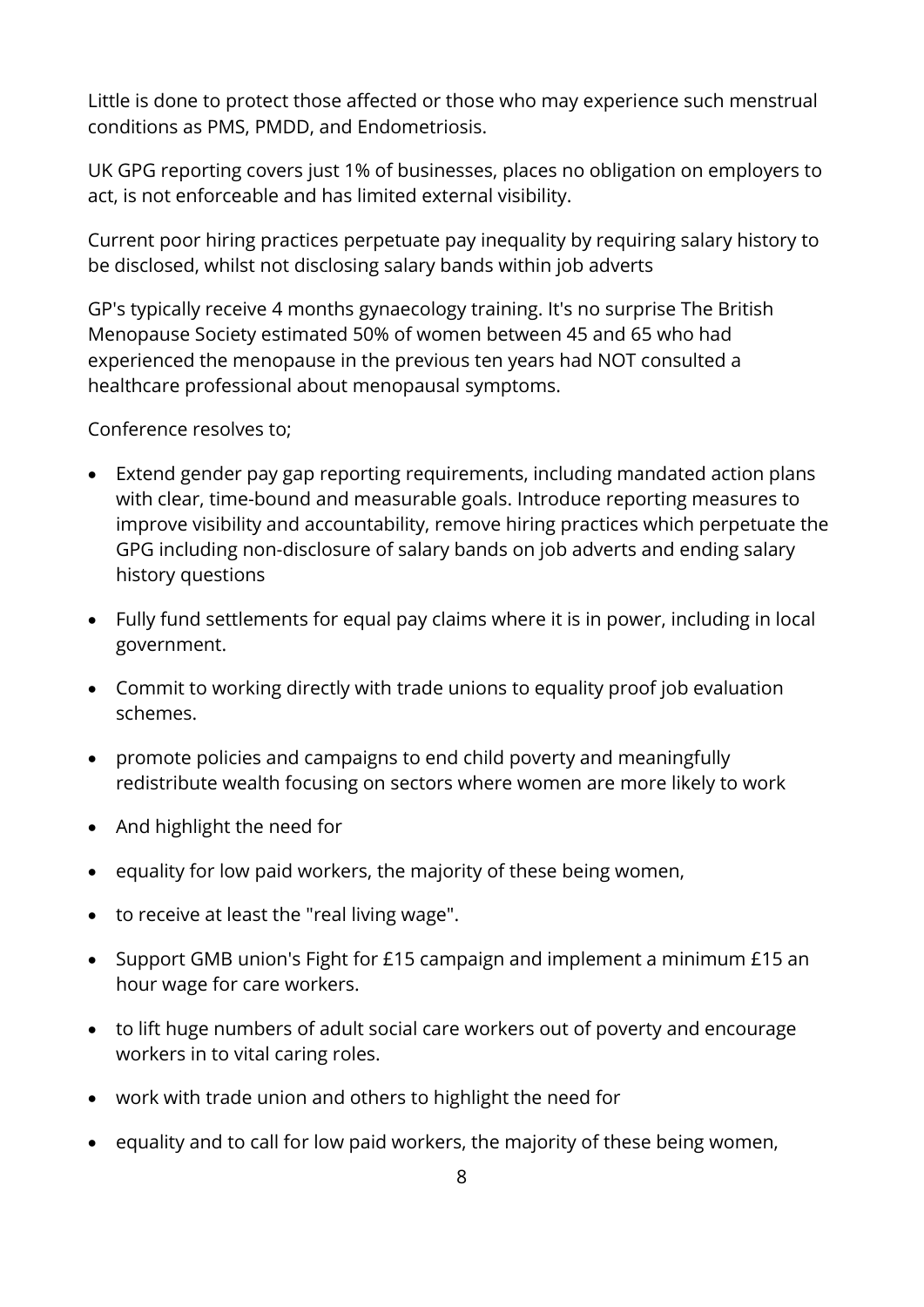- to receive at least the "real living wage".
- work with government and local authorities to provide Menopause Advice Hubs
- And menopause clinics
- support all businesses in training all employees to develop awareness of how the menstrual cycle and related health conditions may affect those in the workplace
- propose legislation to allow people who experience complications with menstruation to have paid time off work, to change shift patterns, to alter workplace conditions and/or to work from home as necessary to offer relief
- facilitate work with employers and government to introduce Statutory Menopause and Menstruation Policies so that they become as commonplace as maternity schemes in all businesses and organisations
- make Hormone Replacement Therapy free in England, as it is in Wales
- Campaign for all workplaces to work with trade unions to create menopause policies
- Make flexible working a day one right
- Bringing equality to the workplace for menopausal women.
- Improve education on menopause, particularly in medical schools and schools
- Promote changes to advance gender equality based on the results of Gender Budget Analysis, including reporting and addressing any identified gender gaps and challenges,
- Engaging women at each stage of policy development or budget cycle, from agenda setting to delivery.
- Engaging and supporting women as decision makers, planners and implementers

## <span id="page-8-0"></span>**CLP SECTION COMPOSITE MOTION 3: VIOLENCE AGAINST WOMEN AND GIRLS**

Conference believes women have a right to travel, work and move freely without the threat of violence, intimidation, harassment or abuse and welcomes the Labour campaign to deliver justice and address male violence against women and girls.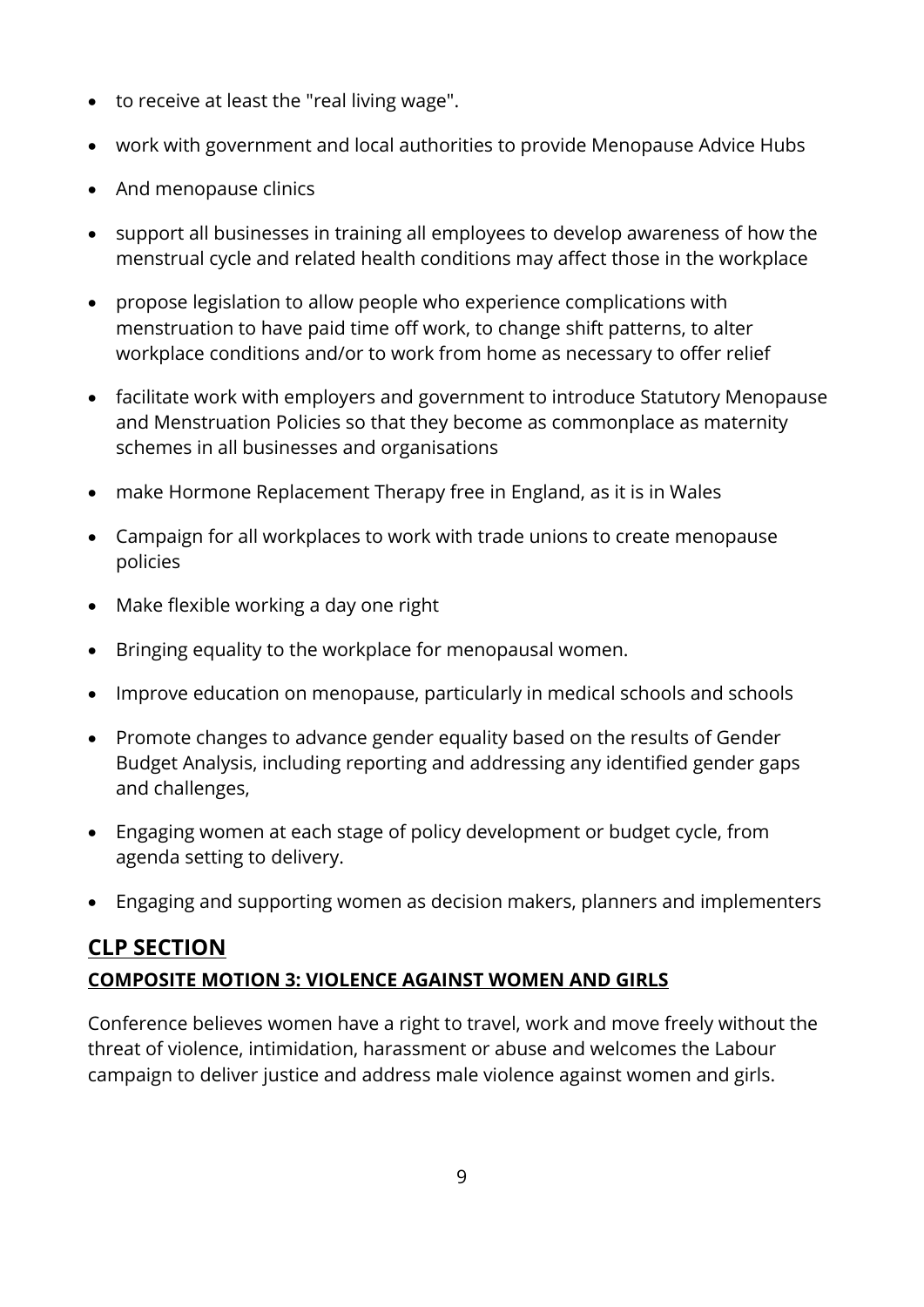Recently we have witnessed women's voices being heard loud and clear against the violence perpetrated towards their sisters. This came to a head with the shocking murder of Sarah Everard. For years, women from all aspects of society have been subjected to violence, sexual harassment, misogyny and verbal abuse. This has had an impact on all women with many not feeling able to speak out for fear of facing repercussions or not being believed.

This conference is aware of the continuing violence against women on the street, in the home and in the workplace, and that the #MeToo movement has as yet been unable to stem sexual harassment in the media and workplace.

Women experience sexism every day on the street, amongst their work colleagues and are confronted with it in advertisements, magazines and social media. And many women stay, or are forced to stay, silent.

Sexism, sexual harassment and the silence surrounding it are the basis of the social acceptance of violence of all types against women. Yet women are told to take steps to protect themselves while men are not told to change their attitude.

We have seen a big problem with women using public transport.

A recent survey showed 57% of women said that they felt unsafe using public transport, we have heard of increases in sexual harassment often when women are travelling alone at night. Whilst this has an impact on all women, women in lower paid jobs and women with less disposable income are often affected more. They are the ones who often have not got the money to pay for taxi's so have no option but to use public transport or walk. Women should have access to safe transport and feel safe when travelling whether it be to work or when they are going about their daily lives.

Tory Austerity has seen unprecedented cuts to public transport. With more than 3000 bus routes cut between 2009 and 2019 (BBC News 2019), women are left to either walk to their destination or wait longer alone at bus stops for the next service. Tory cut backs have also forced councils up and down the UK to save money by switching off street lights (Daily Mail Feb 2019). This move saved councils 15 million pounds between 2016 and 2018 (The Times Dec 2018), but leaves females walking alone more vulnerable to physical attacks.

2021 saw the introduction of a new attack on women, spiking by injection. 274 incidents were reported to police in the UK between September and November 8th 2021. Many of these cases were not confirmed but left women in fear of socialising.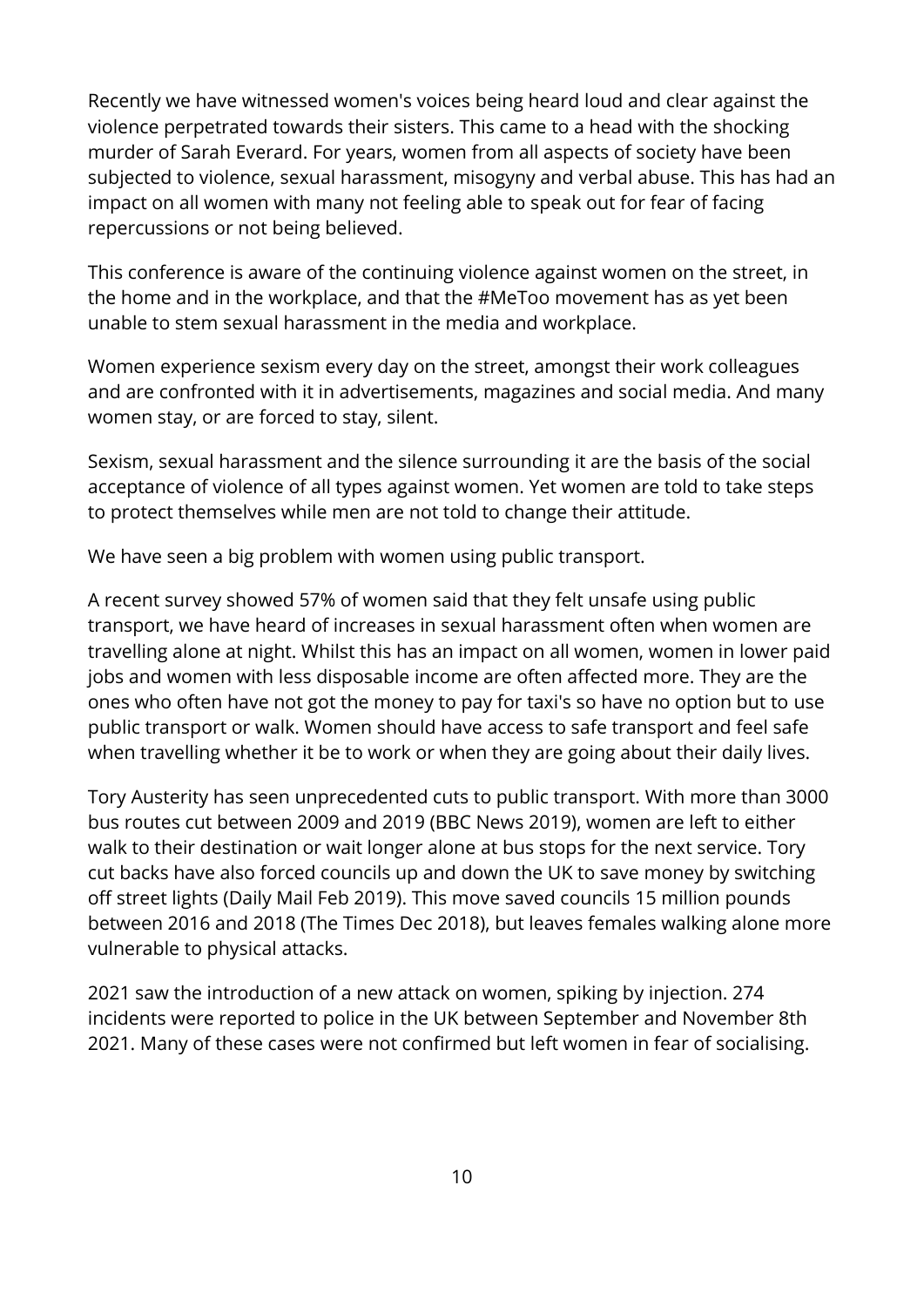Deaf and Disabled women, women from Black Asian Minority Ethnic backgrounds and LGBTQ women are more likely to experience harassment, discrimination and abuse than other women. The significant gap between women's and men's average incomes restricts women's ability to afford their own housing.

Some parts of the UK do not have enough refuge spaces to meet needs in normal times, and during the pandemic, refuge spaces are in very short supply - there is currently a 30% shortfall across the UK Single women without children who have suffered domestic abuse may struggle to have their need for housing recognised in some parts of the country

The number of sex for rent cases have risen dramatically during the coronavirus crisis, as more and more women are forced into poverty (i news Nov 2021). Sex for rent is an exploitative practice where landlords provide accommodation to vulnerable women that cannot afford private rent. These cumulative issues are indicative of the creeping rise in ferocity and variety of assaults on the safety of women.

Conference notes the growing epidemic of male sexual violence and predatory behaviour impacting women and girls. From sexual harassment in schools, revenge porn, domestic violence and gang rapes in public parks to the impact on mental health of girls & women from the pressure to measure up to pornographic fantasies.

The measures the Conservative Government has introduced to tackle VAWG are inconsistent, underfunded, lack urgency and worse still put the onus on women and girls to change their behaviours entirely ignoring the structural causes of men's violence against women.

Since the murder of Sarah Everard in May 2021 at least 81 more women have been killed in this country; and the response of the Commissioner for Police and the Government to sexism and misogyny within policing as a 'one off' or 'bad apple' issue rather than systemic;

For instance, measures to place plain clothes police officers in bars and nightclubs to tackle ˜spiking' and protect women have been rightly criticised as bizarre, frightening and spectacularly missing the point. VAWG and the threat of violence results in women and girls withdrawing from political, social and online spaces and debates, effectively silencing and rendering them invisible.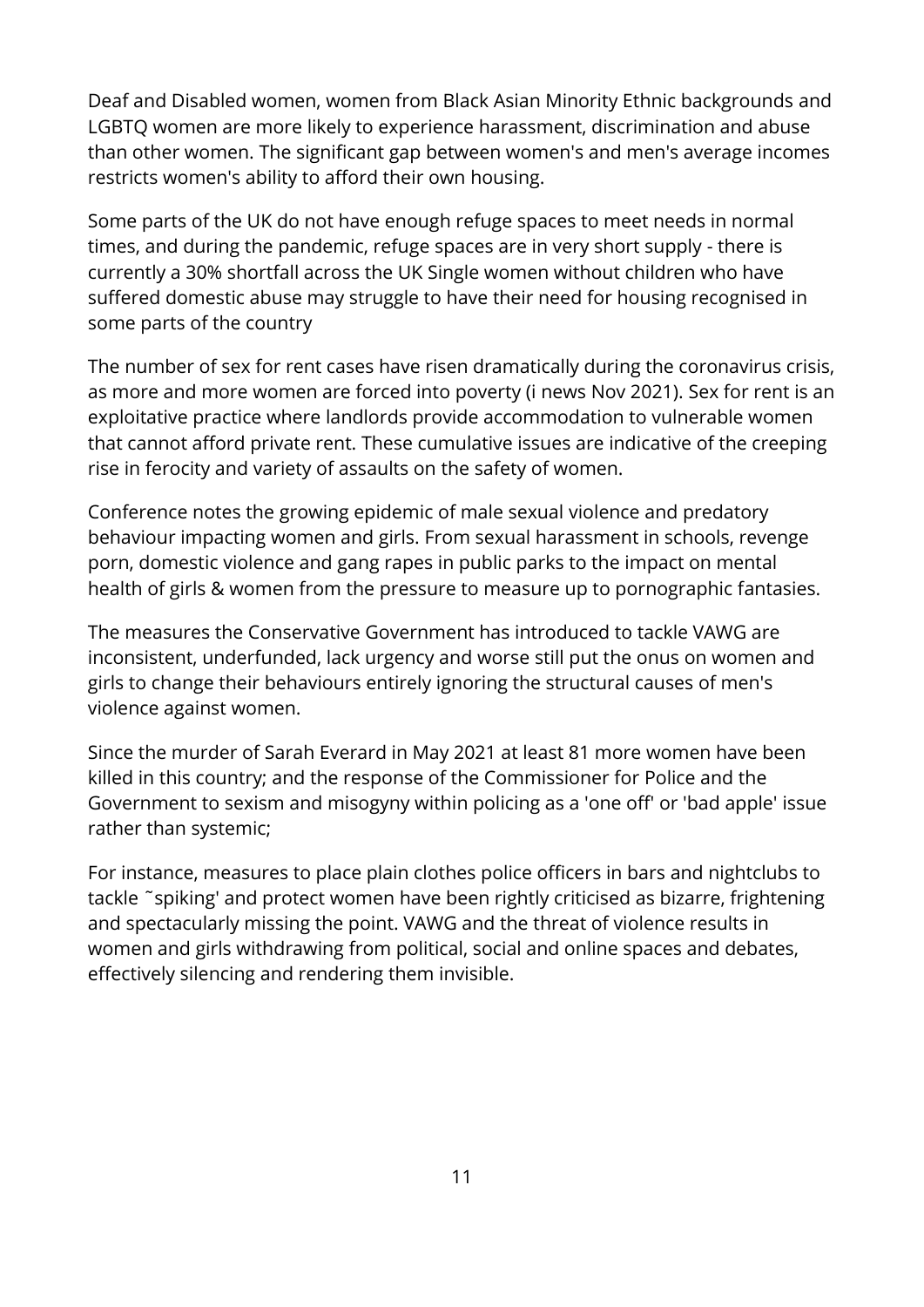The government's Online Safety Bill aims to improve internet safety and places a duty of care to their users on tech platforms. Online abuse disproportionately affects women and girls, especially those facing other forms of discrimination. The Joint Committee review of the draft bill recognises the issues facing women, girls and nonbinary people online yet does not provide any recommendations in how to specifically address it. Although making a recommendation to criminalise cyber-flashing, the report focuses on the need to prove an intent to harm, rather than lack of consent, making it difficult to prosecute.

This Conference fully supports the provisions of the Council of Europe's Convention on preventing and combating violence against women and domestic violence, known as the Istanbul Convention, This Conference deplores the failure of the UK Government, which was a signatory to the Convention in 2012, to set a timetable for its ratification by the UK.

Conference welcomes the Labour Party's strategy to eliminate VAWG and reiterates its support for specialist support services to enable women and girls to escape violence and rebuild their lives. Access to such services is a right for every woman and girl in the UK who experiences or is at risk of domestic violence or rape, forced marriage or FGM, trafficking or abuse related to prostitution, and any other form of gender based violence.

Conference recognises the important role that trade unions can play in tackling sexual harassment in the workplace and in challenging misogynistic behaviour.

Conference calls on the Labour Party to develop robust practical policies for tackling workplace sexual harassment and misogynistic behaviour; and to promote the highest standards of gender equality so that women are free from sexual harassment and abuse in the workplace, and in wider society.

Conference believes employers should have a legal duty to protect all workers from harassment from the public, customers and colleagues, both at work and in journeys connected with work.

Labour Women's Conference demands all Councils use their powers to take action on tackling male violence against women and girls, and ensure that women can get home safely including;

 Licensing boards changing their processes so that approval for late night licences is linked to employers and venues ensuring staff can get home safely taking action against venues who fail to take women's complaints of harassment seriously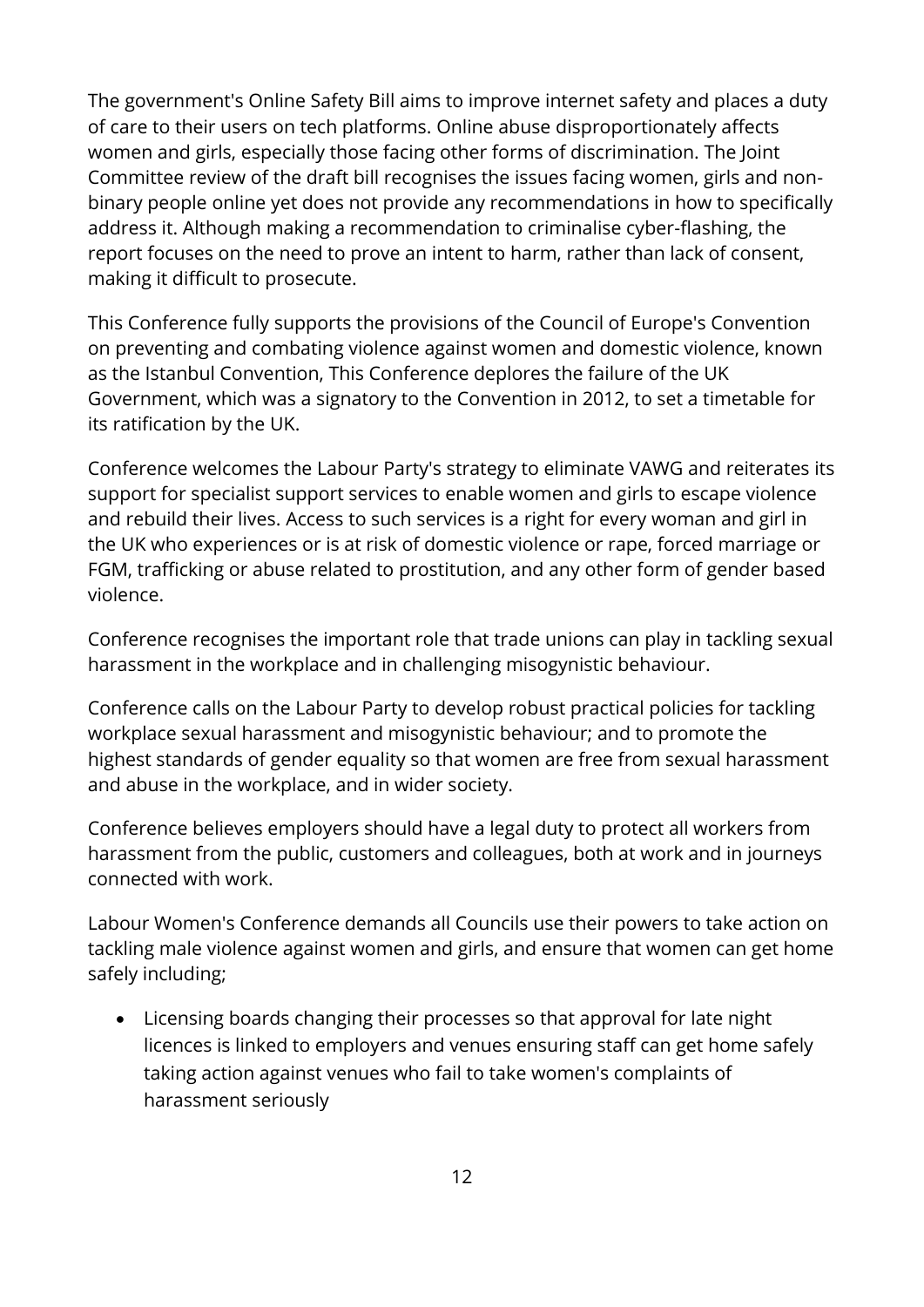Women's Conference calls on Labour to campaign for, including at the Budget and through Finance Bill amendments;

- The Government to urgently increase funding to improve public transport provision, especially for night-time and off-peak services and the lowering of fares to help enable women to get home safely,
- The Government to increase funding available to violence against women and girls services,
- A mandatory duty of care on employers to protect workers from harassment, and,
- Municipal ownership of buses in order to lower prices and improve service provision, especially for night-time and off-peak services.

We call on Labour to:

- Increase funding for specialist frontline services supporting women and children living with or seeking to leave domestic abuse situations, including services accessible at time of need for all women including funding providers led by and for those from minority communities including for Black, Asian and other ethnic minority survivors, LGBT+ survivors and survivors who are disabled, deaf or blind. Provide proper funding for specialist trauma-informed mental health services for survivors and victims.
- Ensure there is a firewall to separate immigration enforcement from services supporting survivors of gender-based violence and abuse and ensure all women including migrant women and women with no recourse to public funds can safely and confidently access domestic violence support services.
- Provide funding towards specific training to social workers to deal with specific issues affecting Gypsy, Roma and Traveller women fleeing domestic abuse. As part of the next Labour government, to provide funding to legal aid budgets to support traveller women fleeing from domestic abuse.
- Change the law to ensure that women who have to move to another area when fleeing domestic abuse are treated as if they have a local connection with the area they wish to settle in
- Require public housing providers to agree to a reciprocal agreement with providers in neighbouring areas to accommodate women who cannot return to their home area because of domestic violence or abuse
- Require housing providers develop additional refuge spaces and also womenonly public housing where women can recover from PTSD caused by the trauma of domestic abuse.
- Commit to: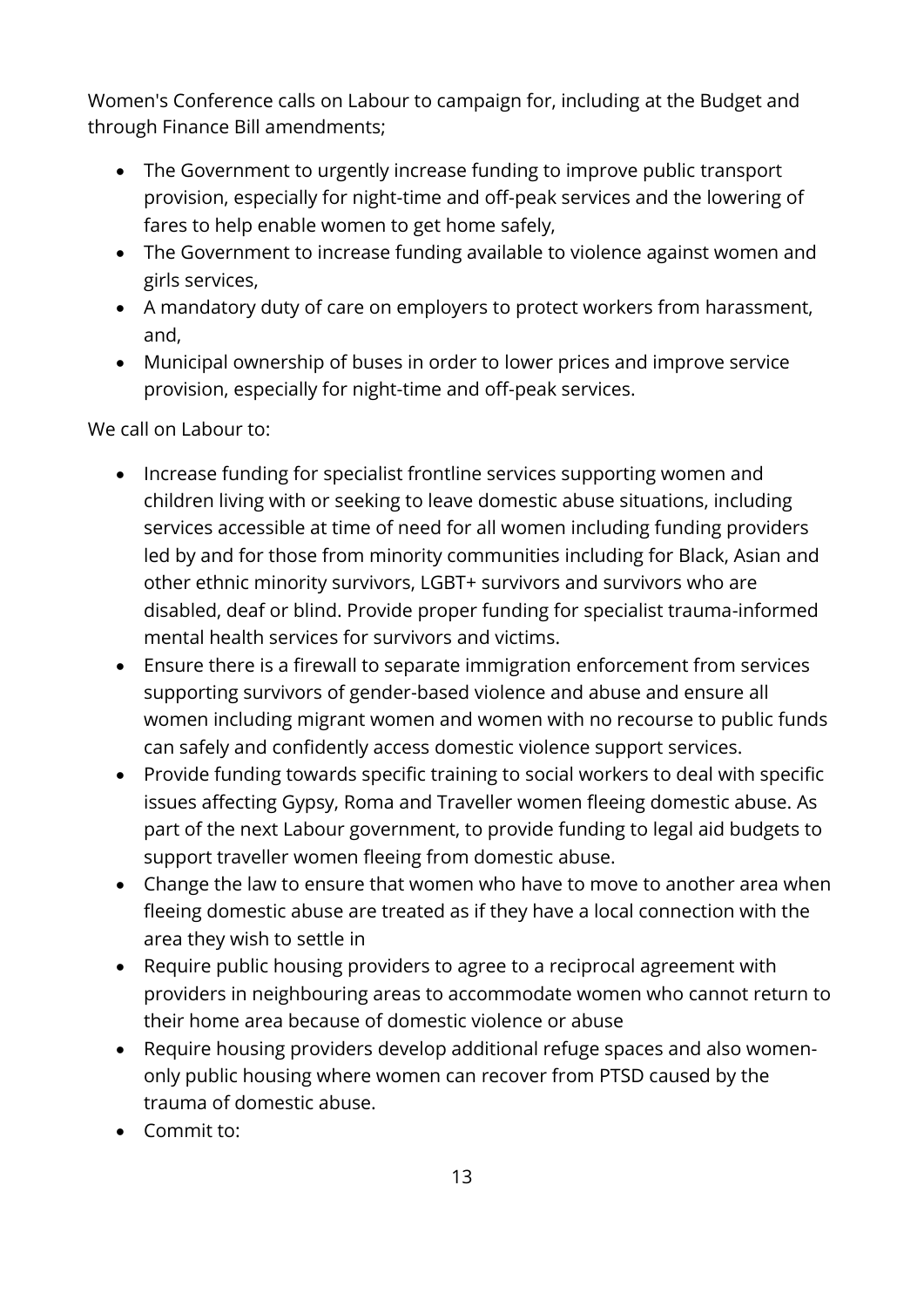- o a sustained programme recognising responsibility lies on men and institutions, and without this violence against women will never be ended;
- o a recognition that combatting discrimination in the workplace, in training, promotion, and wages must lie at the heart of plans for ending violence against women;
- o a commitment to WSVEs (Work Skills Value Enquiries) to recognise the value of traditional women's work so as to underpin ending the pay gap;
- o fund Domestic Violence and Rape Crisis services;
- o tackle rape and sexual assault by committing to an End to End Review of the legal process to detail how the systemic, practical and emotional issues preventing women reporting violence, harassment abuse will be tackled.
- Fully support the early ratification of the Istanbul Convention and to commit to ratification in the first term of a Labour Government should the current government have failed to set a timetable for this.
- Campaign for immediate action on bringing rapists to justice including fasttracking rape and serious sexual assault cases through the courts and improved support for survivors.
- Campaign to change the law to ensure that misogyny is recorded and prosecuted as a hate crime.
- Campaign for legal changes to make public sexual harassment a crime.
- Ensure that the national personal, social, health and economic, and relationships and sex education curricula in schools includes actively tackling harmful gender stereotypes so that all young people learn about domestic violence, hate crime and their right to report and right to justice
- Demand that VAWG is named on the face of the online safety bill, just as children and terrorism are.
- Push for a cyber-flashing offence that focuses on consent (not intent to cause harm).
- Include pornography in the Green Paper on VAWG
- Form a dedicated Policy Review working group led by the NWC including experts, to arrive at policy and legislative recommendations which will protect and support individuals harmed by easily accessible pornography across all media and digital platforms
- Develop measures to limit the impact of pornography on young people; and to develop any other measures which arise out of a thorough research process.
- Ensure the VAWG Green Paper includes the effects of violent online pornography and calls for a dedicated Policy Review with findings and